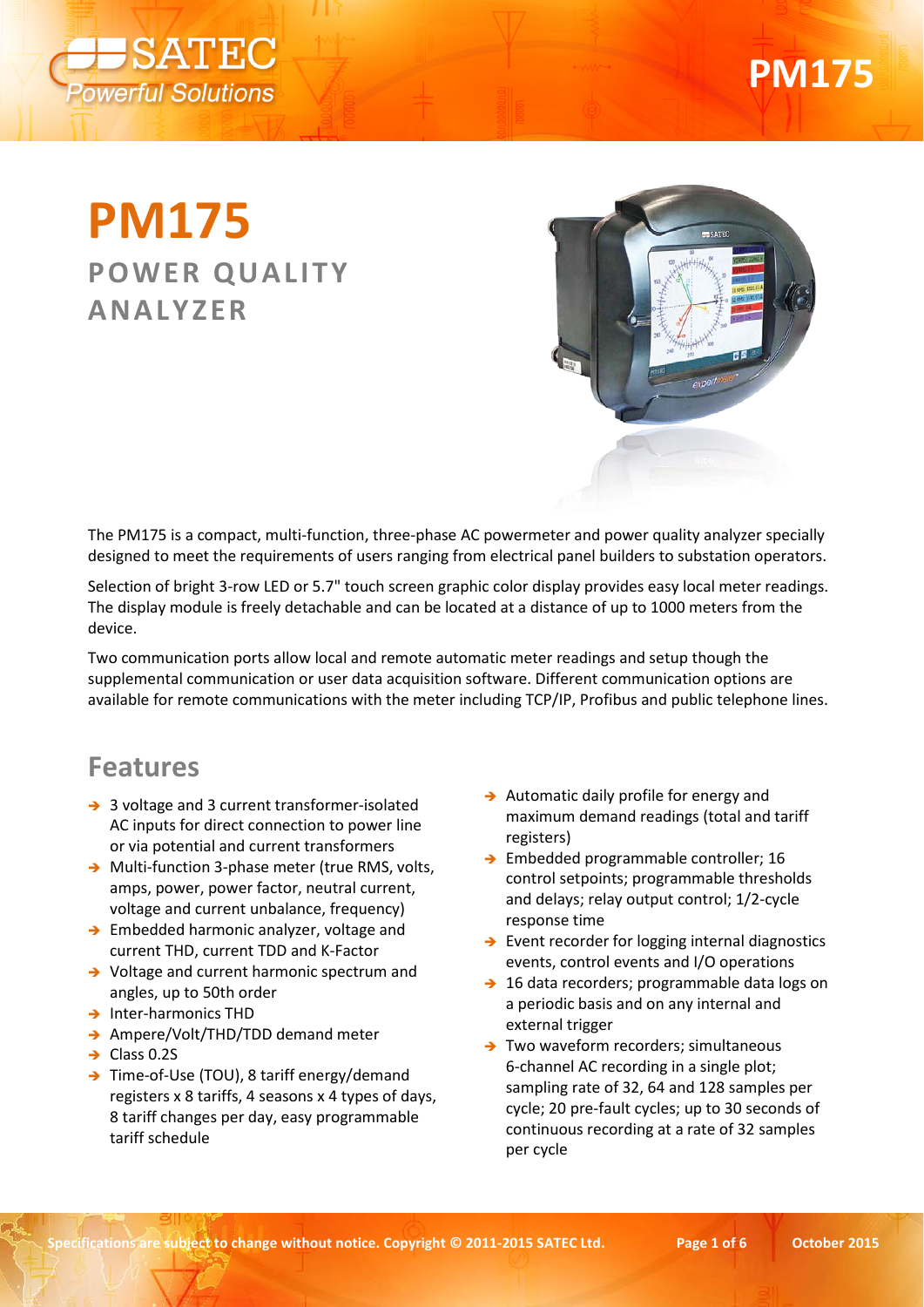

- → EN50160, GOST13109 or GOST54149 Power Quality recorder (compliance statistics, EN50160 harmonics survey statistics, onboard power quality analyzer; programmable thresholds and hysteresis; ready-for-use reports)
- $\rightarrow$  Real-time waveform capture and monitoring; simultaneous 6-channel 4-cycle capture at 128 samples per cycle
- $\rightarrow$  Detachable display module with a 3-wire RS-485 interface; up to 1000 meters operation. Selection of one or two displays:
	- $\rightarrow$  Easy to read 3-row (2x4 characters + 1x6 characters) bright LED display, adjustable update time, auto-scroll option with adjustable page exposition time, autoreturn to a default page and LED bar graph showing percent load with respect to userdefinable nominal load current
	- $\rightarrow$  5.7" large color graphic touch screen, displaying comprehensive information in easy to read screens that allow monitoring complex information at a glance. The touch screen makes the operation and configuration so simple that it completely eliminates the need for employee training. The PM175-TFT has full speed USB port.
- $\rightarrow$  2 standard plus 2 optional digital inputs for monitoring external contacts, and receiving pulses from energy, water and gas meters
- → 2 standard plus 2 optional relay outputs for alarms and controls, and for output energy pulses
- → 2 optional optically isolated analog outputs with an internal power supply; options for 0-20mA, 4-20mA, 0-1mA, ±1mA, ±5mA and 0-5mA output
- $\rightarrow$  2 optional optically isolated analog inputs with an internal power supply; options for 0-20mA, 4-20mA, 0-1mA, and ±1mA input
- $\rightarrow$  Optional analog expander providing additional 2 x 8 analog outputs; options for 0-20mA, 4-20mA, 0-1mA, 0-5mA, ±1mA, 0-10V and  $±10V$
- $\rightarrow$  Precise internal clock with battery backup
- $\rightarrow$  1 Mbyte RAM with battery backup for long-term data and waveform recording
- Two communication ports; communications options available:
	- $\rightarrow$  COM1:
		- $\rightarrow$  RS-232/RS-422/RS-485
		- $\rightarrow$  56K Dial-up modem
		- $\Rightarrow$  Ethernet 10/100BaseT, ExpertPower<sup>TM</sup> enabled
		- $\rightarrow$  Profibus DP
		- → 2G Cellular Modem (over RS-232)
	- $\rightarrow$  COM2:
		- $\rightarrow$  RS-422/RS-485
- → Modbus RTU, Modbus ASCII and Modbus/TCP, DNP3 and DNP3/TCP (level 1 Rev. 2.3) communication protocols
- $\rightarrow$  Password security for setup parameters and resets via the front panel and communications. Recording of tampering attempts to the device event log.
- $\rightarrow$  Easy field upgrading device firmware through any communication port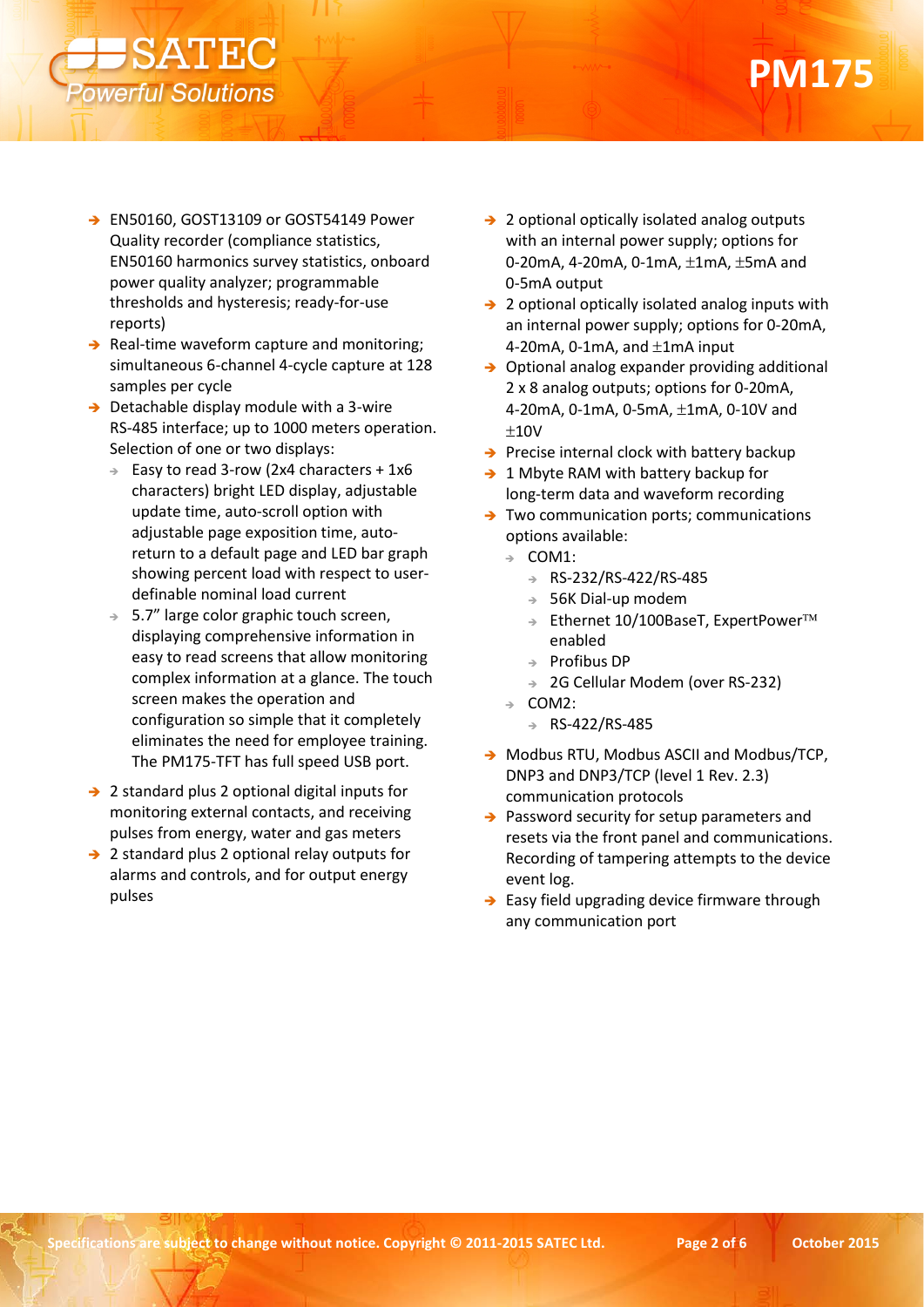

### **Technical Specifications**

| <b>ENVIRONMENTAL CONDITIONS</b>  |                                                            |                                      | Overvoltage withstand 1kV AC continuous, 2kV AC for 1 sec.               |
|----------------------------------|------------------------------------------------------------|--------------------------------------|--------------------------------------------------------------------------|
| Operating temp.                  | -20°C to +60°C (-4°F to 140°F)                             | Galvanic isolation                   | 3500 VAC                                                                 |
| Storage temperature              | -25°C to +80°C (-13°F to 176°F)                            | Wire size                            | Up to 12 AWG (up to $3.5$ mm <sup>2</sup> )                              |
| Humidity                         | 0 to 95% RH non-condensing                                 | <b>CURRENT INPUTS</b>                |                                                                          |
| <b>CONSTRUCTION</b>              |                                                            | Wire size                            | 12 AWG (up to 3.5 mm <sup>2</sup> )                                      |
| Weight                           | 1.23kg (2.7 lb.)                                           | Galvanic isolation                   | 3500 VAC                                                                 |
| Dimensions (HxWxD)               | 127x127x143mm (5x5x5.6")                                   | Operating range                      | 5A: Cont. 10A RMS, Burden: < 0.1 VA                                      |
| <b>MATERIALS</b>                 |                                                            | Overload withstand                   | 1A: Cont. 2A RMS, Burden: < 0.02 VA<br>5A: Cont. 15A RMS, 300A for 1 sec |
| Case enclosure                   | Plastic PC/ABS blend                                       |                                      | 1A: Cont. 6A RMS, 80A for 1 sec                                          |
| Display body                     | Plastic PC/ABS blend                                       | <b>RELAY OUTPUTS</b>                 |                                                                          |
| Front panel                      | Plastic PC                                                 |                                      | 2 relays 3A/250 VAC; 3A/30 VDC, 2 contacts (SPST Form A)                 |
| PCB                              | FR4 (UL94-V0)                                              | Wire size                            | 14 AWG (up to 1.5 mm <sup>2</sup> )                                      |
| Terminals                        | <b>PBT (UL94-V0)</b>                                       | Galvanic isolation                   | $\rightarrow$ Between contacts and coil: 2000                            |
| Plug-in connectors               | Polyamide PA6.6 (UL94-V0)                                  |                                      | VAC 1 min<br>Between open contacts: 1000 VAC                             |
| Packaging case                   | Carton and Stratocell® (Polyethylene<br>Foam) brackets     | Operate time                         | 10 ms max.                                                               |
| Labels                           | Polyester film (UL94-V0)                                   | Release time                         | 5 ms max.                                                                |
|                                  |                                                            |                                      |                                                                          |
| <b>POWER SUPPLY</b>              |                                                            | Update time                          | 1 cycle                                                                  |
| 120/230 VAC-110/220              | Rated input 85-264VAC 50/60 Hz,<br>→                       | <b>DIGITAL INPUTS</b>                |                                                                          |
| <b>VDC Option</b>                | 88-290VDC, Burden 10W<br>$\rightarrow$ Isolation           | 2 Digital Inputs Dry Contacts        |                                                                          |
|                                  | Input to output: 3000 VAC<br>→                             | Wire size                            | 14 AWG (up to 1.5 mm <sup>2</sup> )                                      |
| 12 VDC Option                    | Input to ground: 2000 VAC<br>Rated input 9.6-19 VDC        | Galvanic isolation                   | 2000V RMS                                                                |
| 24 VDC Option                    | Rated input 19-37 VDC                                      | Internal power supply                | 15V                                                                      |
| 48 VDC Option                    | Rated input 37-72 VDC                                      | Scan time                            | 1 <sub>ms</sub>                                                          |
| Wire size                        | up to 12 AWG (up to 3.5 mm <sup>2</sup> )                  | <b>OPTIONAL ANALOG INPUTS</b>        |                                                                          |
| <b>Input Ratings</b>             |                                                            | 2 Analog Inputs (optically isolated) |                                                                          |
| <b>VOLTAGE INPUTS</b>            |                                                            | Ranges (upon order)                  | $\rightarrow \pm 1$ mA (100% overload)                                   |
| Operating range                  | 690VAC L-L, 400VAC L-N                                     |                                      | $\rightarrow$ 0-1 mA (100% overload)<br>$\rightarrow$ 0-20 mA            |
| Direct input and input<br>via PT | Up to 828VAC line-to-line, up to<br>480VAC line-to-neutral | Wire size                            | $\rightarrow$ 4-20 mA<br>14 AWG (up to 1.5 mm <sup>2</sup> )             |
| Input impedance                  | $1M\Omega$                                                 | Isolation                            | 2,000 V RMS                                                              |
| Burden for 400V                  | < 0.4 VA                                                   | Accuracy                             | 0.5% FS                                                                  |

**Specifications are subject to change without notice. Copyright © 2011-2015 SATEC Ltd. Page 3 of 6 October 2015**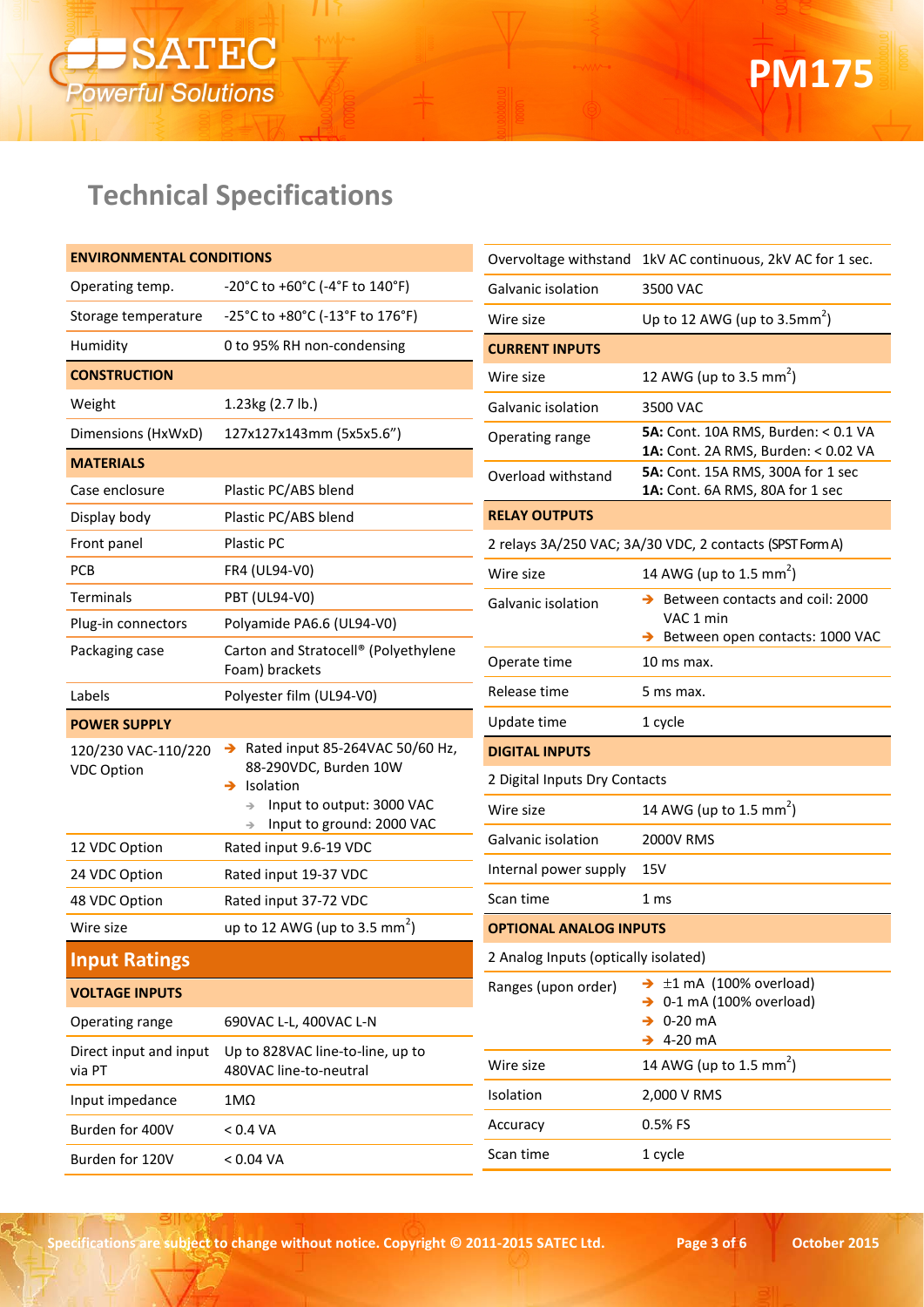

## **PM175**

| <b>OPTIONAL ANALOG OUTPUTS</b>               |                                                                                                                                                        | Dial-up Mod                |
|----------------------------------------------|--------------------------------------------------------------------------------------------------------------------------------------------------------|----------------------------|
| 2 Analog Outputs (optically isolated)        |                                                                                                                                                        |                            |
| Ranges (upon order)                          | $\rightarrow$ 0-20 mA, maximum load 510 $\Omega$<br>$\rightarrow$ 4-20 mA, maximum load 510 $\Omega$                                                   |                            |
|                                              | $\rightarrow \pm 1$ mA, maximum load 5 k $\Omega$                                                                                                      | COM <sub>2</sub>           |
|                                              | (100% overload)<br>$\rightarrow$ 0-1 mA, maximum load 5 k $\Omega$                                                                                     | RS-422/RS-4                |
|                                              | (100% overload)                                                                                                                                        | Isolation                  |
|                                              | $\rightarrow \pm 5$ mA, maximum load 5 k $\Omega$                                                                                                      | Connector ty               |
|                                              | $\rightarrow$ 0-5 mA, maximum load 5 k $\Omega$                                                                                                        | Wire size                  |
| Isolation                                    | 2,000 V RMS                                                                                                                                            |                            |
| Power supply                                 | Internal                                                                                                                                               | <b>Baud rate</b>           |
| Accuracy                                     | 0.5% FS                                                                                                                                                | Supported p                |
| Wire size                                    | 14 AWG (up to 1.5 mm <sup>2</sup> )                                                                                                                    |                            |
| Update time                                  | 1 cycle                                                                                                                                                | <b>REAL-TIME</b>           |
| <b>Communication Ports</b>                   |                                                                                                                                                        | Accuracy                   |
| <b>COM1 (Optional modules)</b>               |                                                                                                                                                        | <b>LOG MEMO</b>            |
| Serial EIA RS-232<br>optically isolated port | $\rightarrow$ Isolation: 2,000 V RMS<br>> Connector type: DB9 female<br>$\rightarrow$ Baud rate: up to 115.2 kbps<br>> Supported protocols: Modbus RTU | Onboard me<br>battery back |
|                                              | and Modbus ASCII, DNP3 (with<br>firmware V25.2.01 & later)                                                                                             | <b>DISPLAY MC</b>          |
| RS-422/RS-485<br>optically isolated port     | Solation: 2,000 V RMS<br>> Connector type: DB9 female<br>$\rightarrow$ Baud rate: up to 115.2 kbps<br>Supported protocols: Modbus RTU<br>→             | Display                    |
|                                              | and Modbus ASCII, DNP3 (with                                                                                                                           | Keypad                     |
| <b>Ethernet Port</b>                         | firmware V25.2.01 & later)<br>Transformer-isolated 10/100BaseT<br>$\rightarrow$<br>Ethernet port                                                       | Communica                  |
|                                              | > Connector type: RJ45 modular                                                                                                                         | Connector ty               |
|                                              | Supported protocols: Modbus/TCP<br>on Port 502, DNP3/TCP on Port                                                                                       | Wires size                 |
|                                              | 20000 (with firmware V25.2.01 &<br>later)                                                                                                              | Distance                   |
|                                              | Number of simultaneous<br>connections: 4 (4 Modbus/TCP or                                                                                              |                            |

| Dial-up Modem                         | $\rightarrow$ Transformer-isolated internal 56K<br>modem<br>$\rightarrow$ Connector type: RJ11<br>> Supported protocols: Modbus RTU<br>and Modbus ASCII |  |
|---------------------------------------|---------------------------------------------------------------------------------------------------------------------------------------------------------|--|
| COM2                                  |                                                                                                                                                         |  |
| RS-422/RS-485 optically isolated port |                                                                                                                                                         |  |
| Isolation                             | 2,000 V RMS                                                                                                                                             |  |
| Connector type                        | Removable, 5 pins                                                                                                                                       |  |
| Wire size                             | Up to 14 AWG (up to 1.5 mm <sup>2</sup> ).                                                                                                              |  |
| <b>Baud rate</b>                      | Up to 115.2 kbps                                                                                                                                        |  |
| Supported protocols                   | Modbus RTU and Modbus ASCII, DNP3<br>(with firmware V25.2.01 and later).                                                                                |  |
| <b>REAL-TIME CLOCK</b>                |                                                                                                                                                         |  |
| Accuracy                              | Typical error 30 seconds per month @<br>$25^{\circ}$ C                                                                                                  |  |
| <b>LOG MEMORY</b>                     |                                                                                                                                                         |  |
| Onboard memory with<br>battery backup | 1 Mbytes                                                                                                                                                |  |
| <b>DISPLAY MODULE</b>                 |                                                                                                                                                         |  |
| Display                               | High-brightness seven-segment digital<br>LEDs, two 4-digit + one 6-digit<br>windows                                                                     |  |
| Keypad                                | 6 push buttons                                                                                                                                          |  |
| Communication                         | EIA RS-485 port with 12V supply<br>voltage                                                                                                              |  |
| Connector type                        | DB15, 15 pins                                                                                                                                           |  |
| Wires size                            | Up to 14 AWG (up to 1.5 mm <sup>2</sup> )                                                                                                               |  |

2 Modbus/TCP + 2 DNP3/TCP)

Up to 1000 m (3200 feet)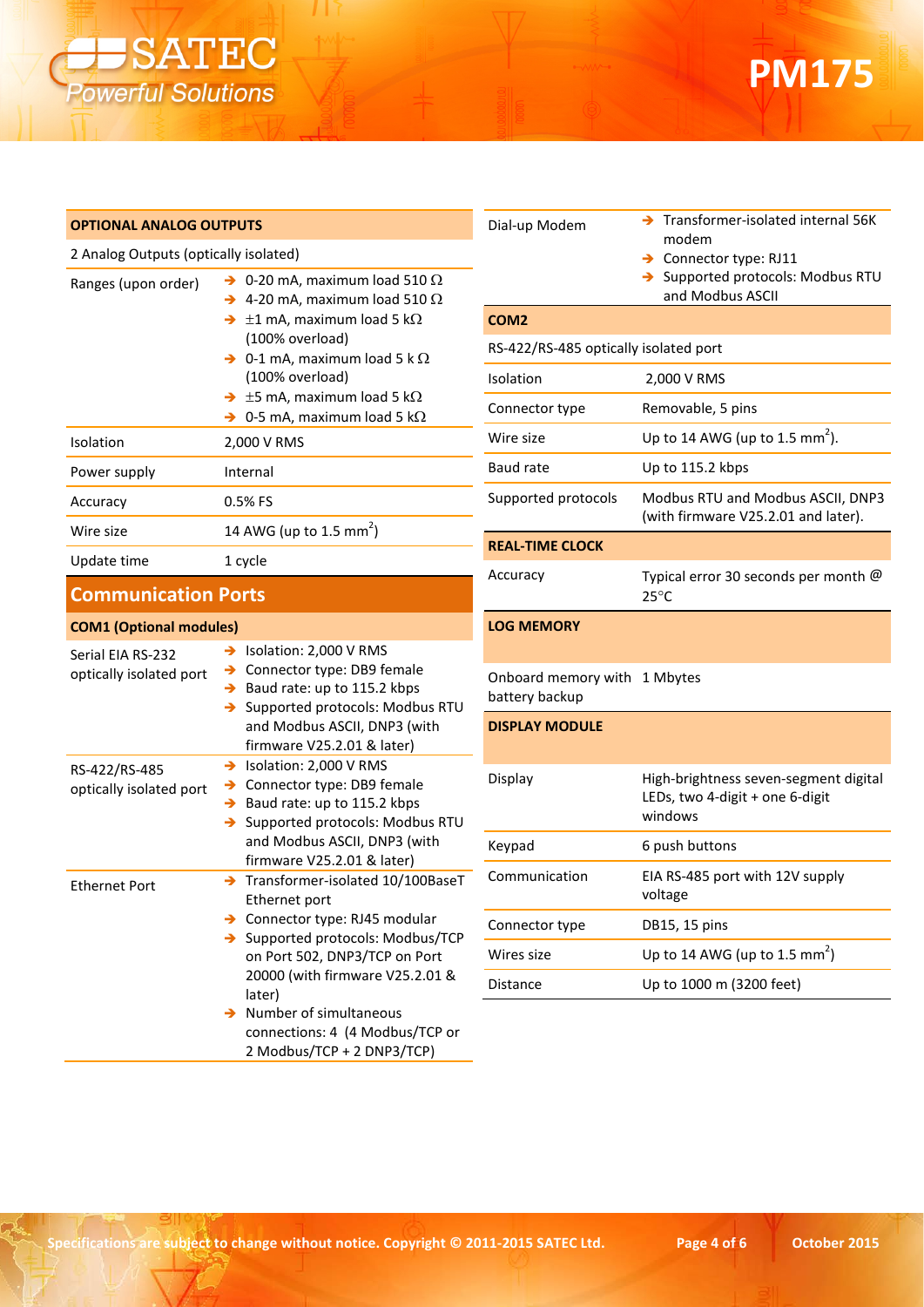



#### **Standards Compliance**

- → Accuracy Class 0.2S according to IEC 62053-22 (1A/5A versions)
- $\rightarrow$  UL File no. E236895
- $\rightarrow$  Directive complied with:
	- EMC: 89/336/EEC as amended by 92/31/EEC and 93/68/EEC
	- LVD: 72/23/EEC as amended by 93/68/EEC and 93/465/EEC
- $\rightarrow$  Harmonized standards to which conformity is declared:
	- EN55011: 1991
	- EN50082-1: 1992
	- EN61010-1: 1993
	- $\rightarrow$  A2/1995
- → EN50081-2 Generic Emission Standard Industrial Environment
- → EN50082-2 Generic Immunity Standard Industrial Environment
- → EN55022: 1994 Class A
- $\rightarrow$  EN61000-4-2
- ENV50140: 1983
- ENV50204: 1995 (900MHz)
- → ENV50141: 1993
- → EN61000-4-4: 1995
- → EN61000-4-8: 1993